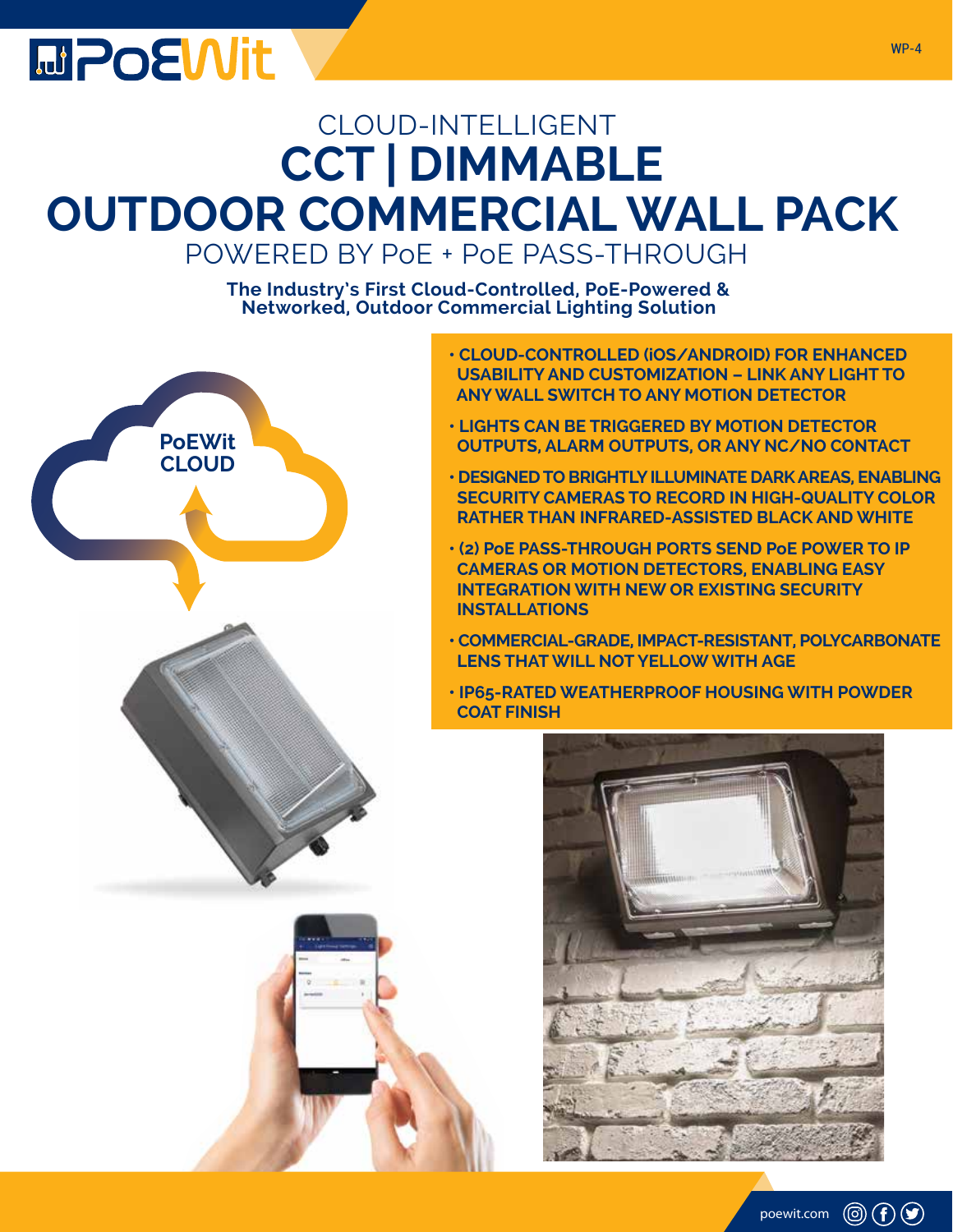

Experts agree that bright perimeter lighting is the best deterrent to vandalism and theft. PoEWit's Commercial Outdoor Wall Pack is the industry's first cloud-controlled, PoE-powered & networked, outdoor commercial lighting solution. With the WP-4, low voltage installers can create custom, state-of-the-art, outdoor commercial security solutions while avoiding the higher costs and dangers of a high-voltage installation.

When placed near a security camera, the WP-4 will enable the camera to record in high-definition color, as opposed to infrared-assisted black and white. Retrofitting the WP-4 into an existing security camera installation is a breeze, thanks to its unique PoE Pass-Through feature, which powers and networks the device itself, while additionally sending PoE power to any IP security camera or PoEWit Motion Detector.

By connecting the WP-4 to a PoEWit Network Switch and PoEWit Uninterruptable Power Supply (UPS), installers can configure the system to continue powering important security cameras and essential lights during a power outage. Secondary cameras power off, and non-essential lights automatically dim to extend backup battery life until utility power is restored.

# **PoE-Powered Link Any Light to Any Motion Detector/ IP Camera**ДРо€

#### **Key Features**

- Avoid dangerous high-voltage lighting with this safe and cost-effective PoE-powered solution
- Easily retrofit into existing security installations using the (2) PoE Pass-Through ports, which send PoE power to IP security cameras and/or motion detectors
- Link any light to any wall switch (PoEWit WS-2) to any motion detector (PoEWit MD-1)
- Control security settings with ease via the PoEWit app, available for iOS and Android
- Increase safety and cut operating costs with these dimmable lights, which can be programmed to keep dark spaces softly illuminated and increase to full brightness only when triggered, to deter intruders
- Third-party integration with Control4 and Crestron drivers available
- Works with PoEWit emergency light applications (See Emergency Lighting Educational Brochure for details).
- Automatic broadband network failover to local network control if WS-2 and MD-1 are installed
- Automatically adjusts to available power with the addition of a PoEWit Uninterruptable Power Supply (UPS) and PoE Network Switch
	- Power stays on during outages
	- Load-shedding shuts down non-critical devices and dims lights to conserve energy when necessary

poewit.com

 $\circledcirc$  (f)  $\circledcirc$